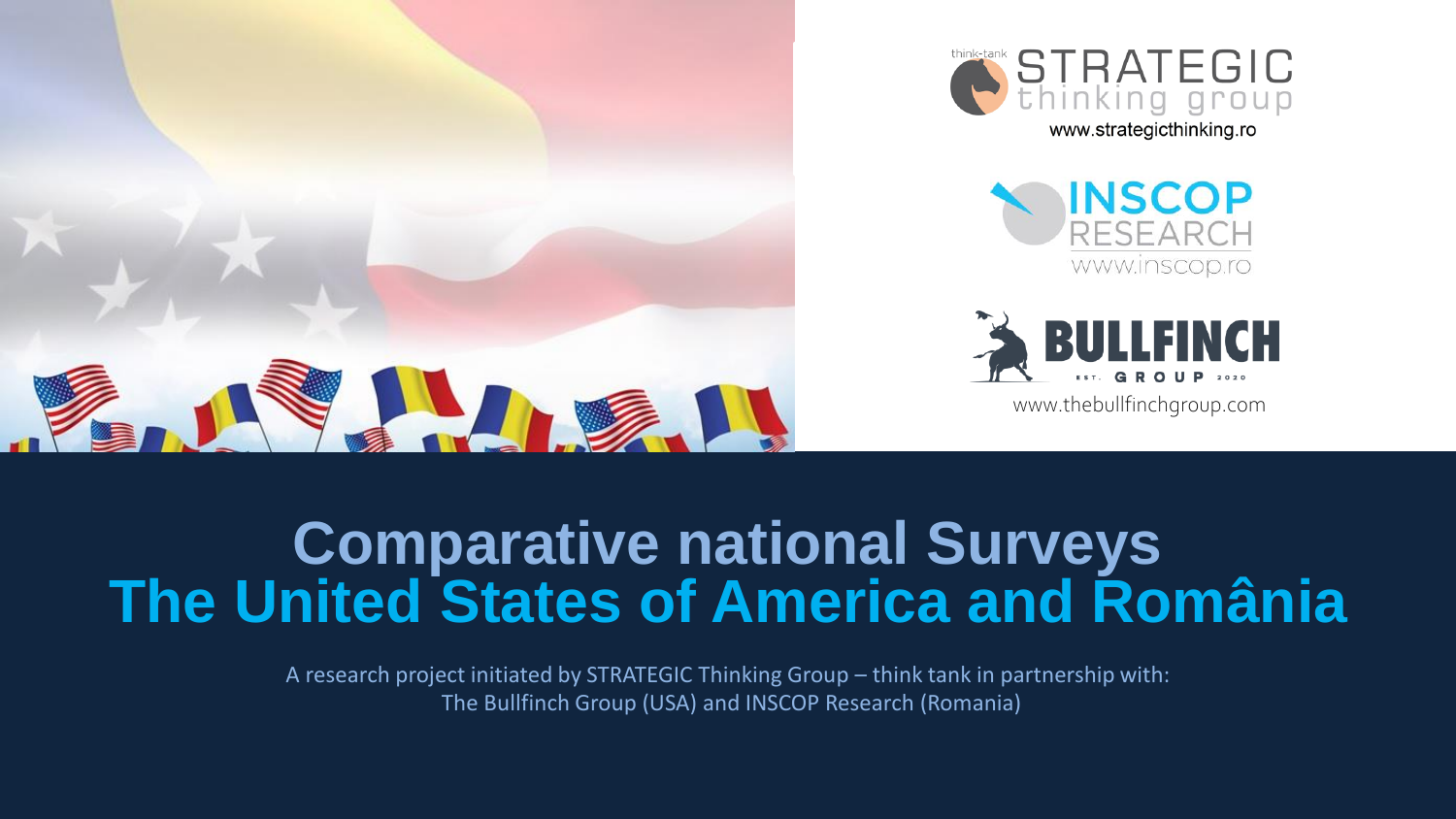- − **The national opinion poll in the United States** was conducted by The Bullfinch Group [\(www.thebullfinchgroup.com](http://www.thebullfinchgroup.com/)) in partnership with INSCOP Research [\(www.inscop.ro](http://www.inscop.ro/)), as part of a research project initiated by the think tank STRATEGIC Thinking Group / Strategic Thinking Group ([www.strategicthinking.ro](http://www.strategicthinking.ro/).
- − The data was collected between February 19- 23, 2022 through telephone interviews.
- The volume of the sample was 1044 registered voters.
- The maximum permissible data error is  $± 3\%$ .
- **The Romanian national opinion poll** was conducted by INSCOP Research [\(www.inscop.ro](http://www.inscop.ro/)) in partnership with Verifield, as part of a research project initiated by STRATEGIC Thinking Group [\(www.strategicthinking.ro](http://www.strategicthinking.ro/))
- − The data was collected between February 21- 25, 2022.
- − The data was collected using CATI method (telephone interviews).
- − The volume of the sample was 1050 people, representative for the population of Romania, aged 18 and over.
- The maximum permissible data error is  $± 3\%$ .

[The data analysis can be consulted at: https://www.strategicthinking.ro/february-2022-comparative-opinion](https://www.strategicthinking.ro/february-2022-comparative-opinion-polls-conducted-in-the-united-states-and-romania/)polls-conducted-in-the-united-states-and-romania/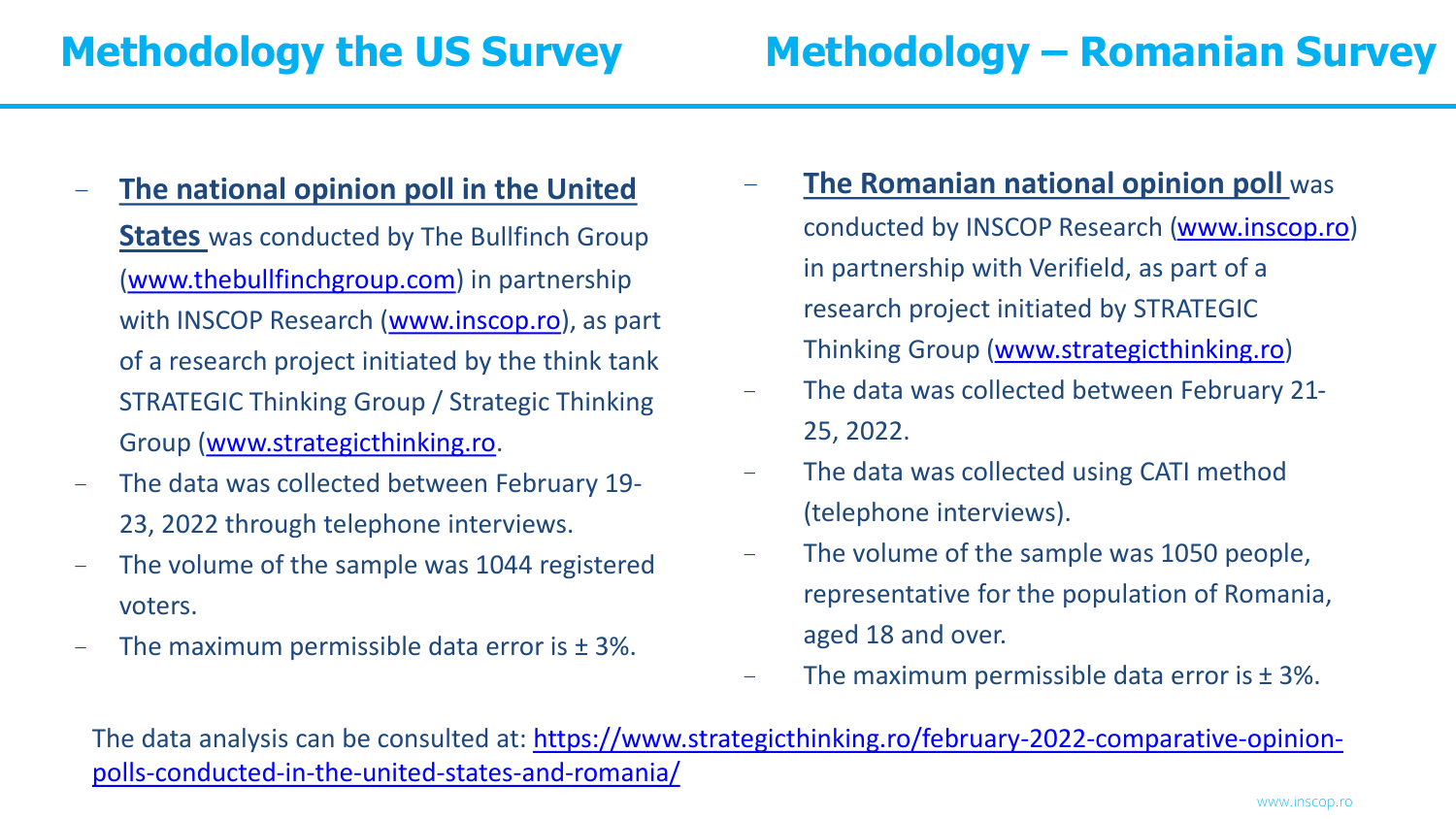### **The United States Survey: Support for the US involvement in defending other NATO member countries**

*According to the NATO treaty, an armed attack against one or more of the NATO members in Europe or North America shall be considered an attack against them all.* As a NATO member state, do you think the US should be involved in defending another NATO member country if it is attacked?



#### www.inscop.ro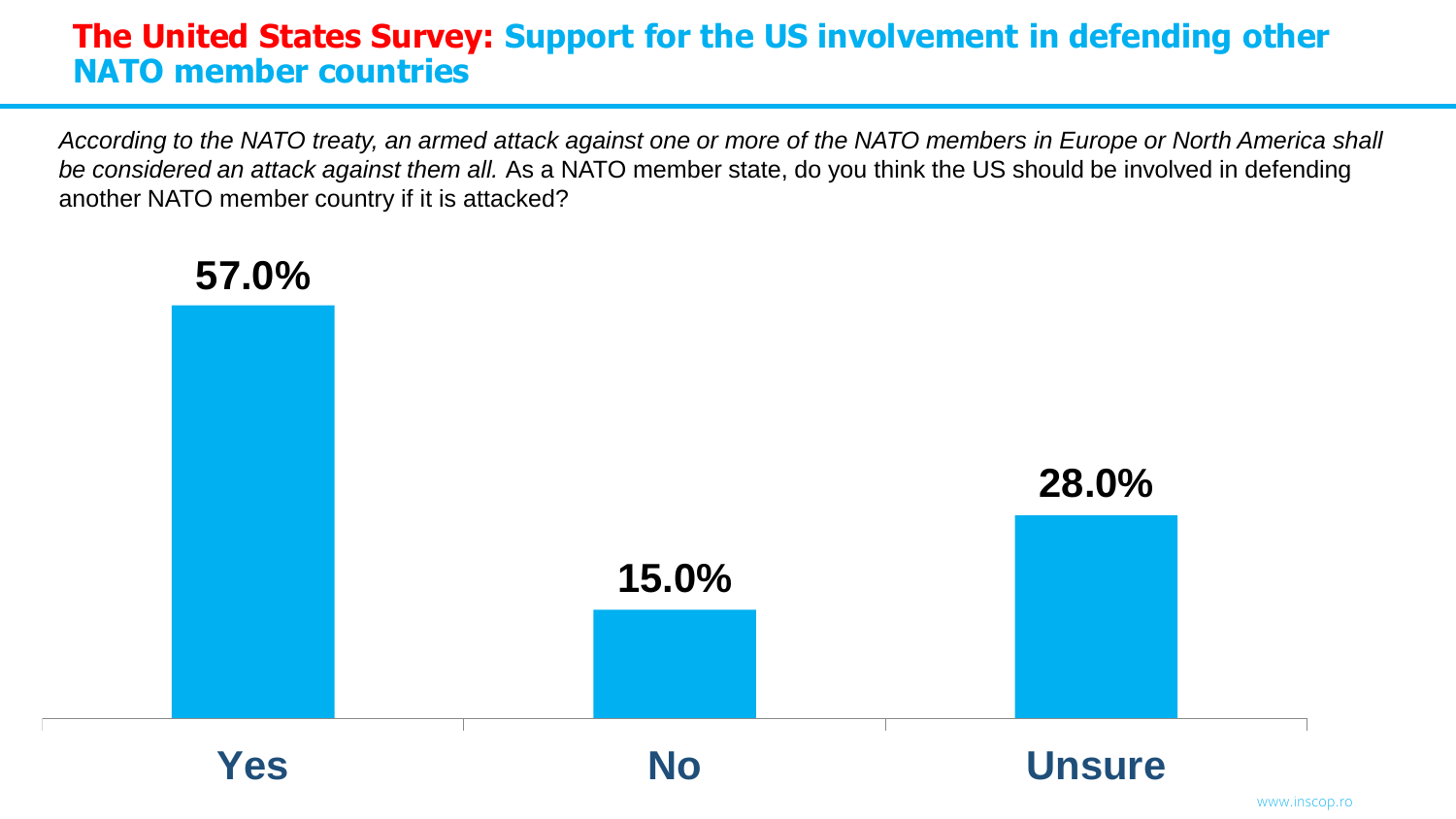### **The United States survey: Support for sending American troops to Romania and Poland to deter threats form Russia**

Do you agree or disagree with sending American troops abroad to US-allied countries like Poland and Romania to deter the recent threats from Russia?

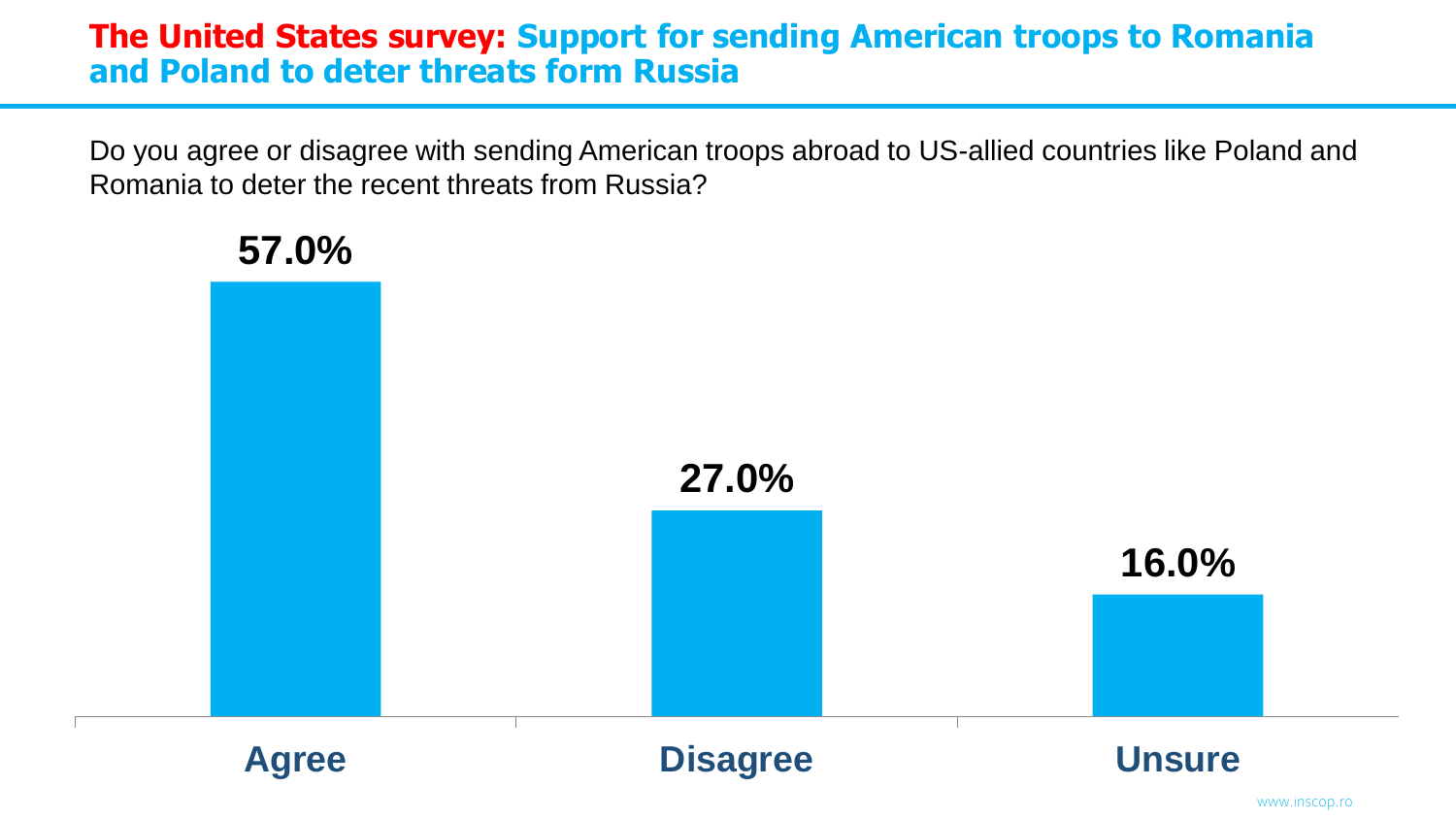## **Romania Survey: Support for Romania's involvement in defending other NATO member countries**

*According to the NATO treaty, an armed attack against one or more of the NATO members in Europe or North America shall be considered an attack against them all.* As a NATO member state, do you think Romania should be involved in defending another NATO member country if it is attacked?



#### www.inscop.ro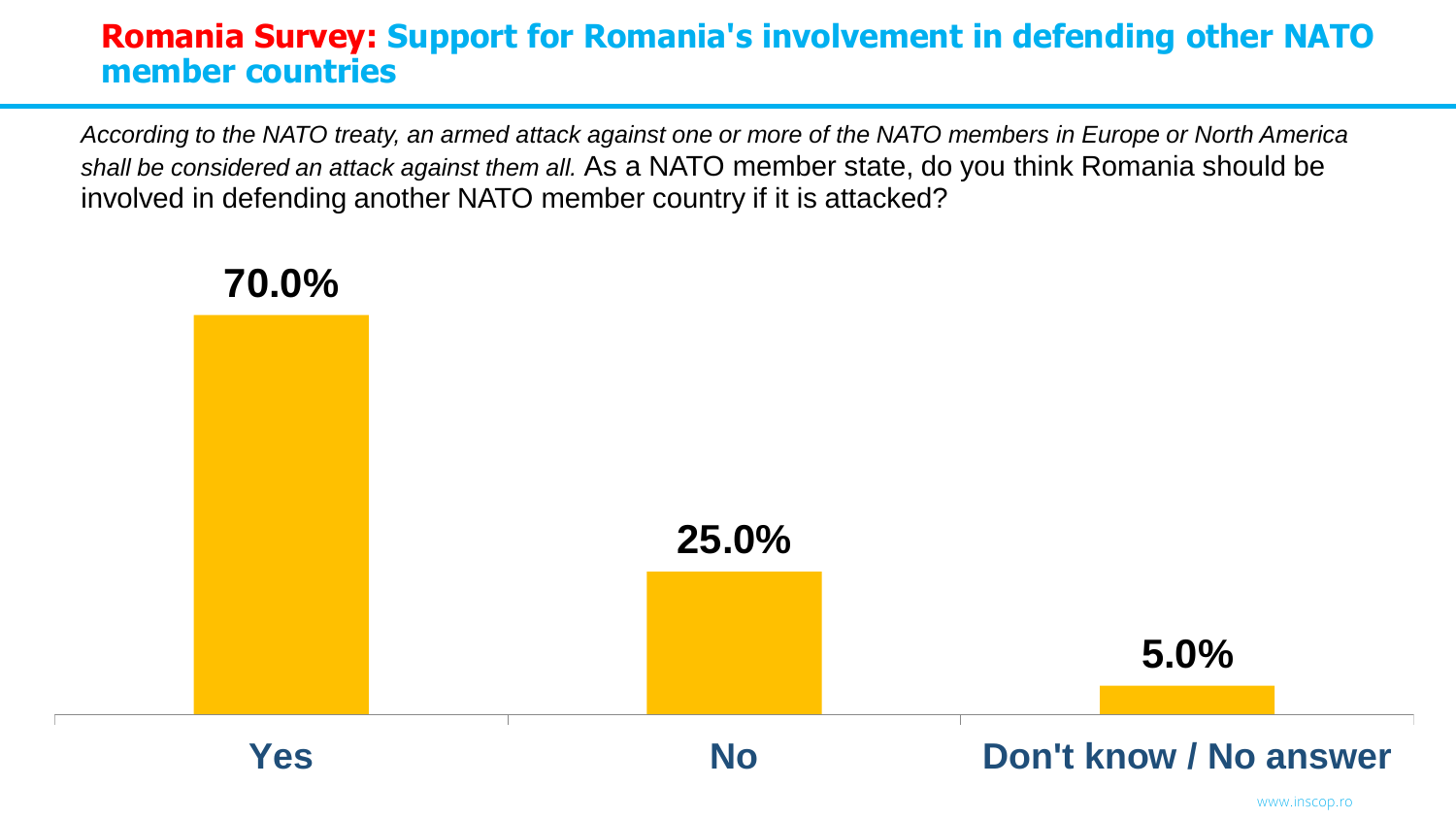### **Romania Survey: Support for sending Romanian troops to other NATO countries to deter threats form Russia**

Do you agree or disagree with sending the Romanian army to NATO allies to help deter threats from Russia?



www.inscop.ro